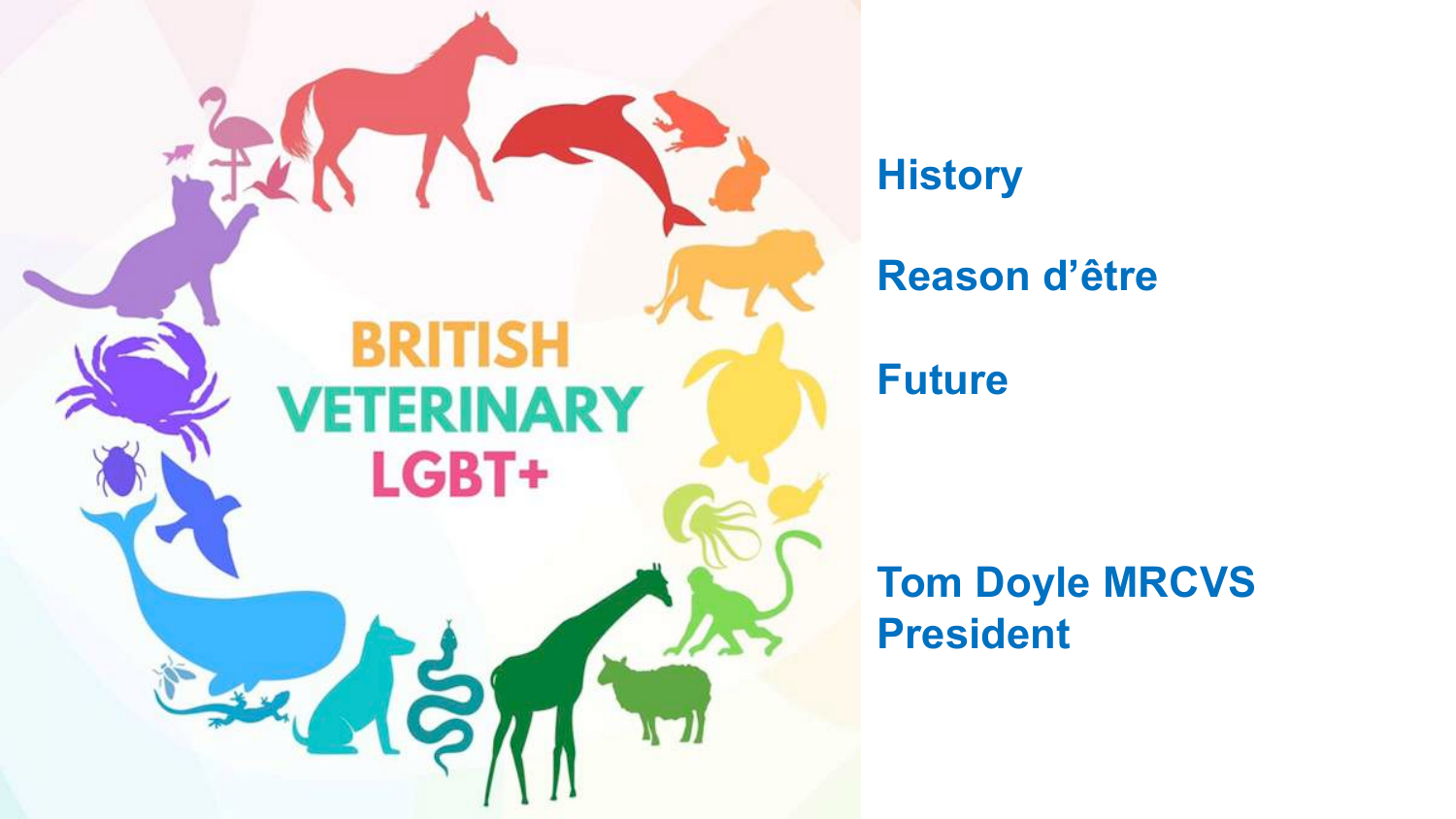# **History**

- **No Veterinary Presence at London Pride**
- **Worked with the British Veterinary Association (BVA)**
- **Began with a meeting open to all – what would BVLGBT+ be for?**

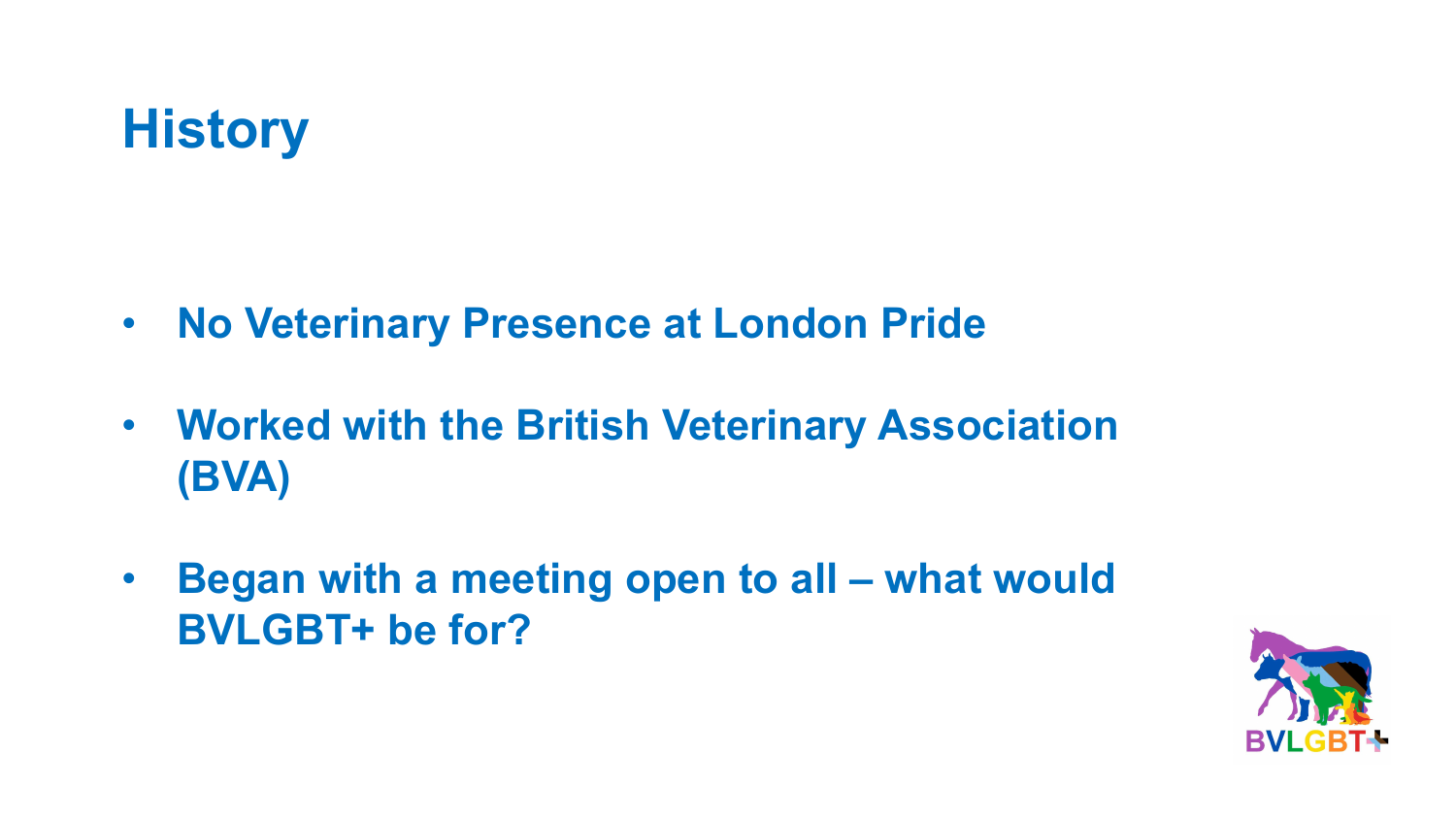# **Challenges facing LGBT+ People in the UK**

- **Increased incidence of suicide and self harm – 5.5 times higher for gay and bisexual men**
- **One in three trans people has attempted suicide**
- **More likely to experience drug and alcohol misuse**

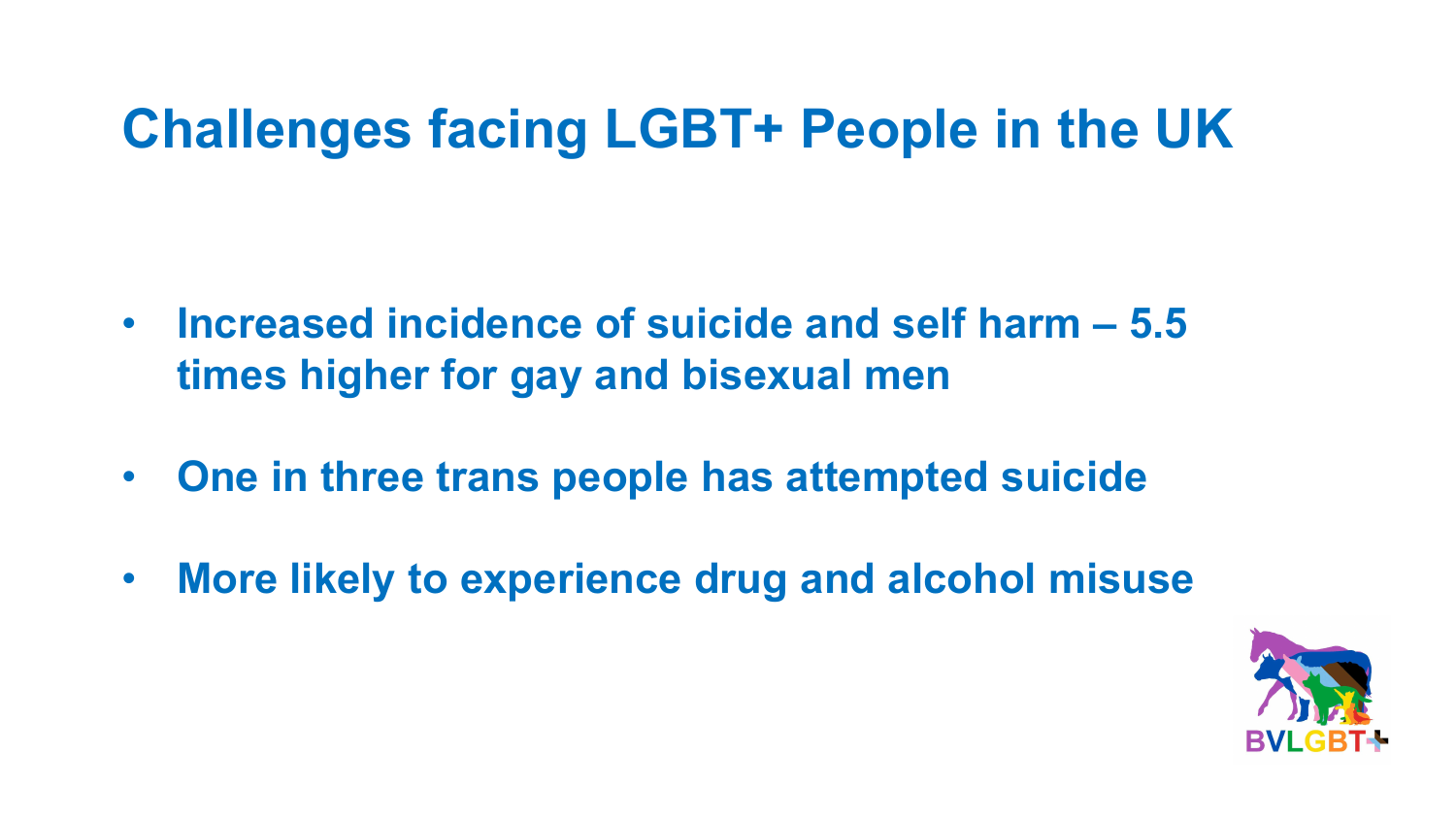# **Stonewall Workplace Report 2018**

**In the previous year:**

- **18% LGBT+ people experienced negative comments or behaviour from colleagues**
- **35% LGBT+ people hid their LGBT+ status at work**
- **12% of trans people were physically attacked by colleagues or customers**

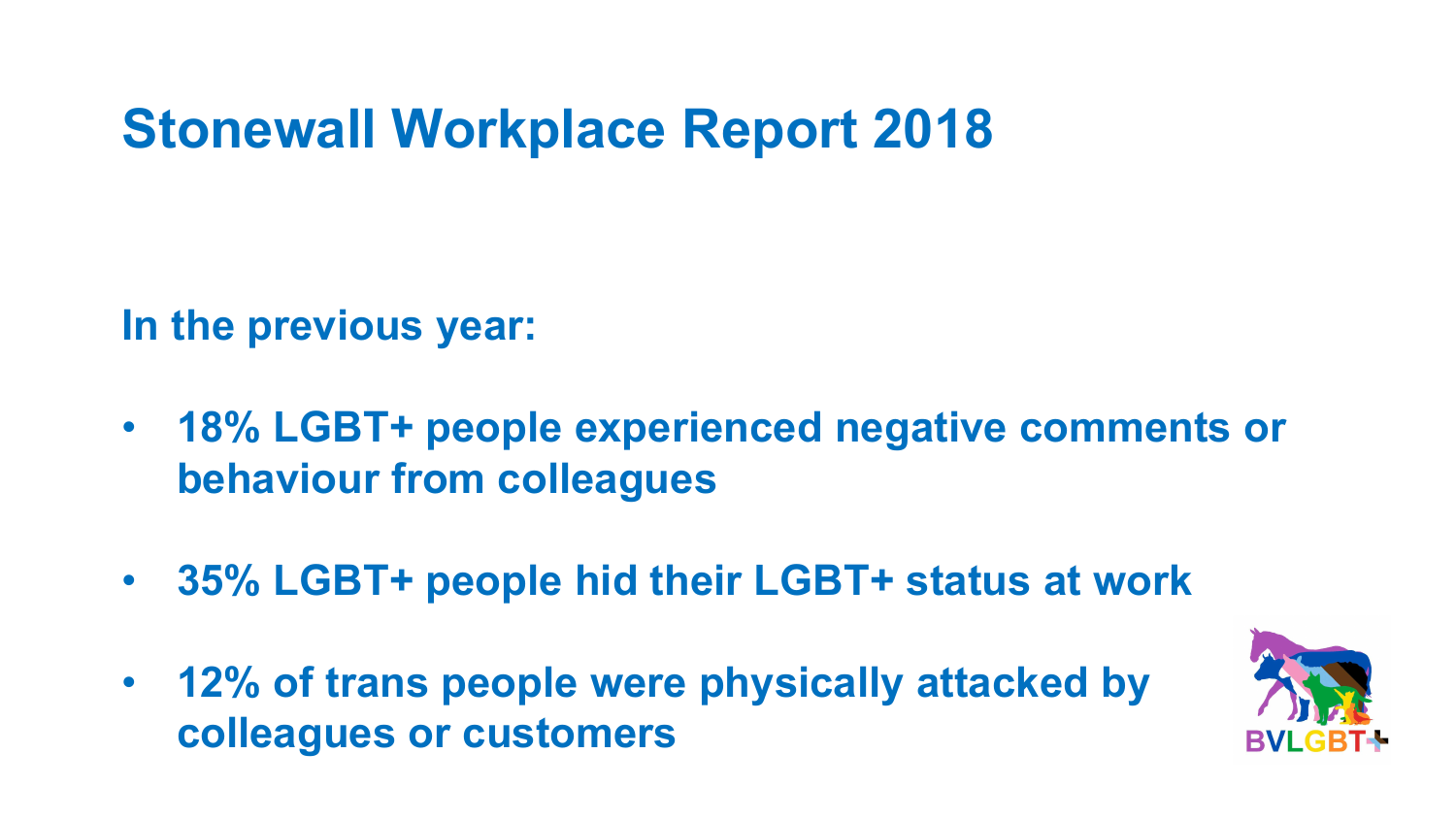# **Discrimination in the Vet Workplace**

**BVA Report on Discrimination 2019:**

**A quarter of vets responding experienced or witnessed discrimination (all types) in the workplace.** 

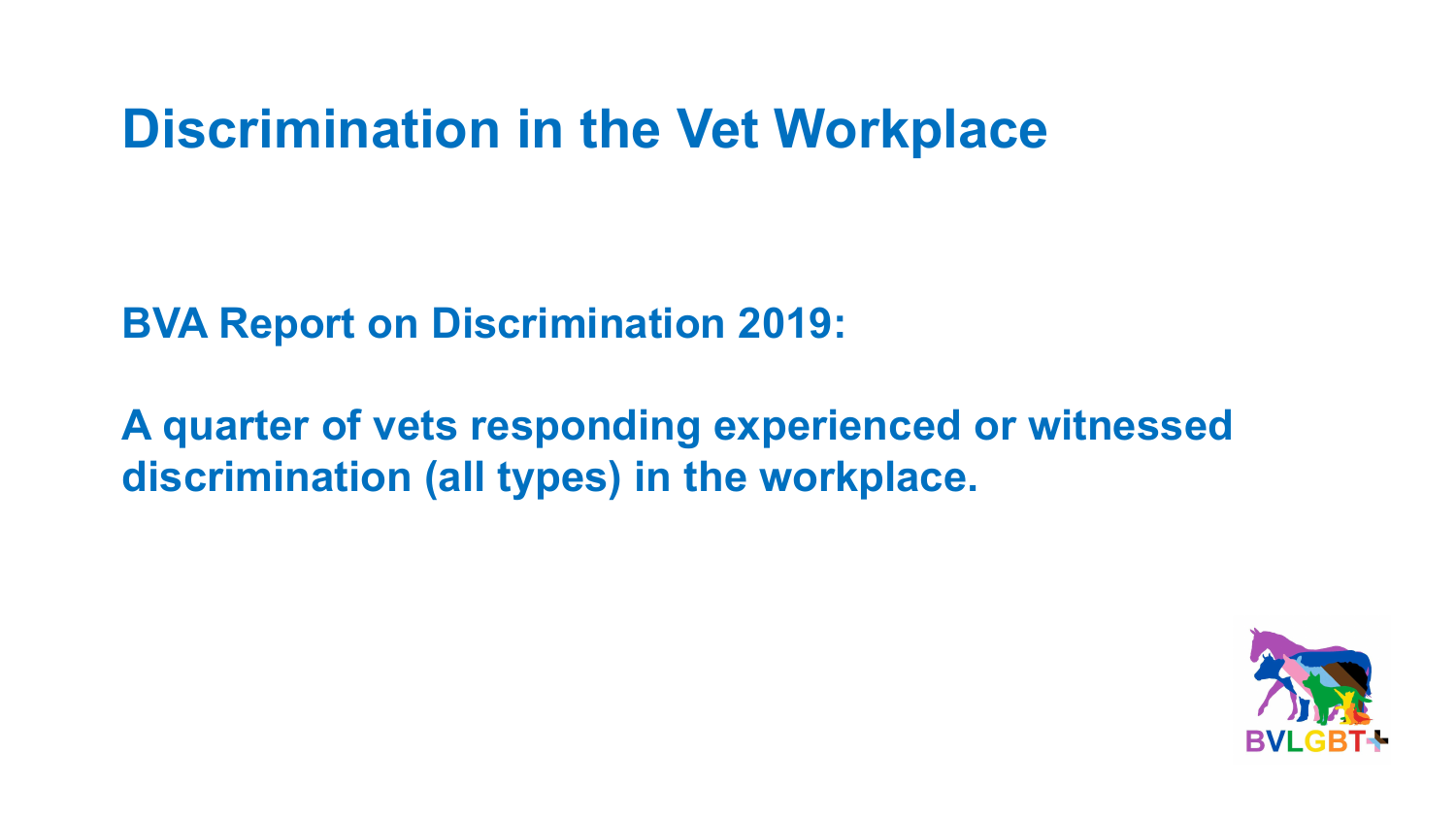# **LGBT+ Discrimination in the Vet Workplace**

**BVLGBT+ Members Survey 2017**

- **40% were not completely out at work**
- **22% had experienced discrimination based on their sexuality or gender identity in the workplace or place of study**

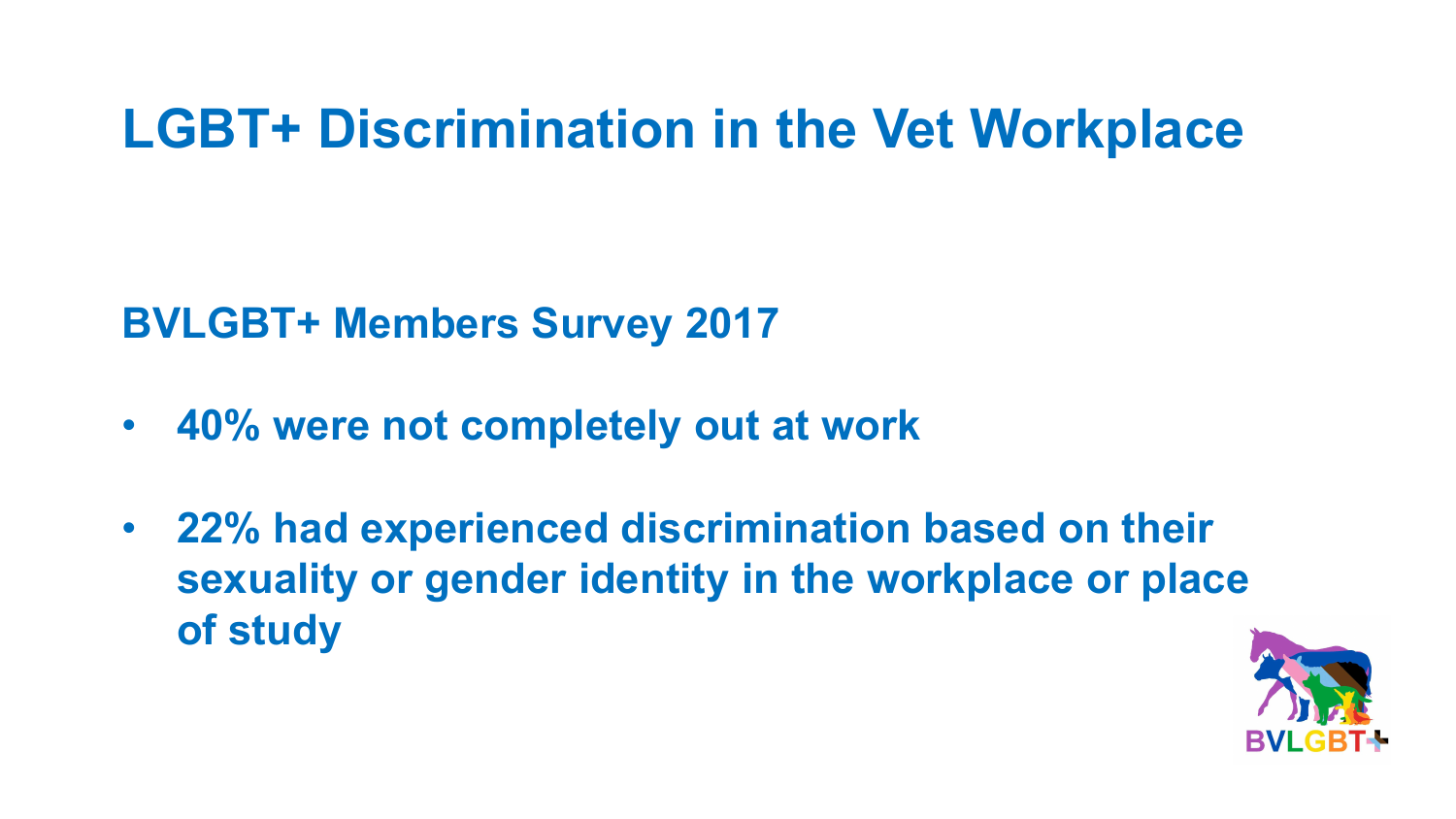# **LGBT+ Discrimination**

**"On farm EMS [student placement] and some farmers start liberally using 'faggot' around me, starts doing the same thing to the vet and the vet just casually joins in, meanwhile I'm stood there silently watching....."**

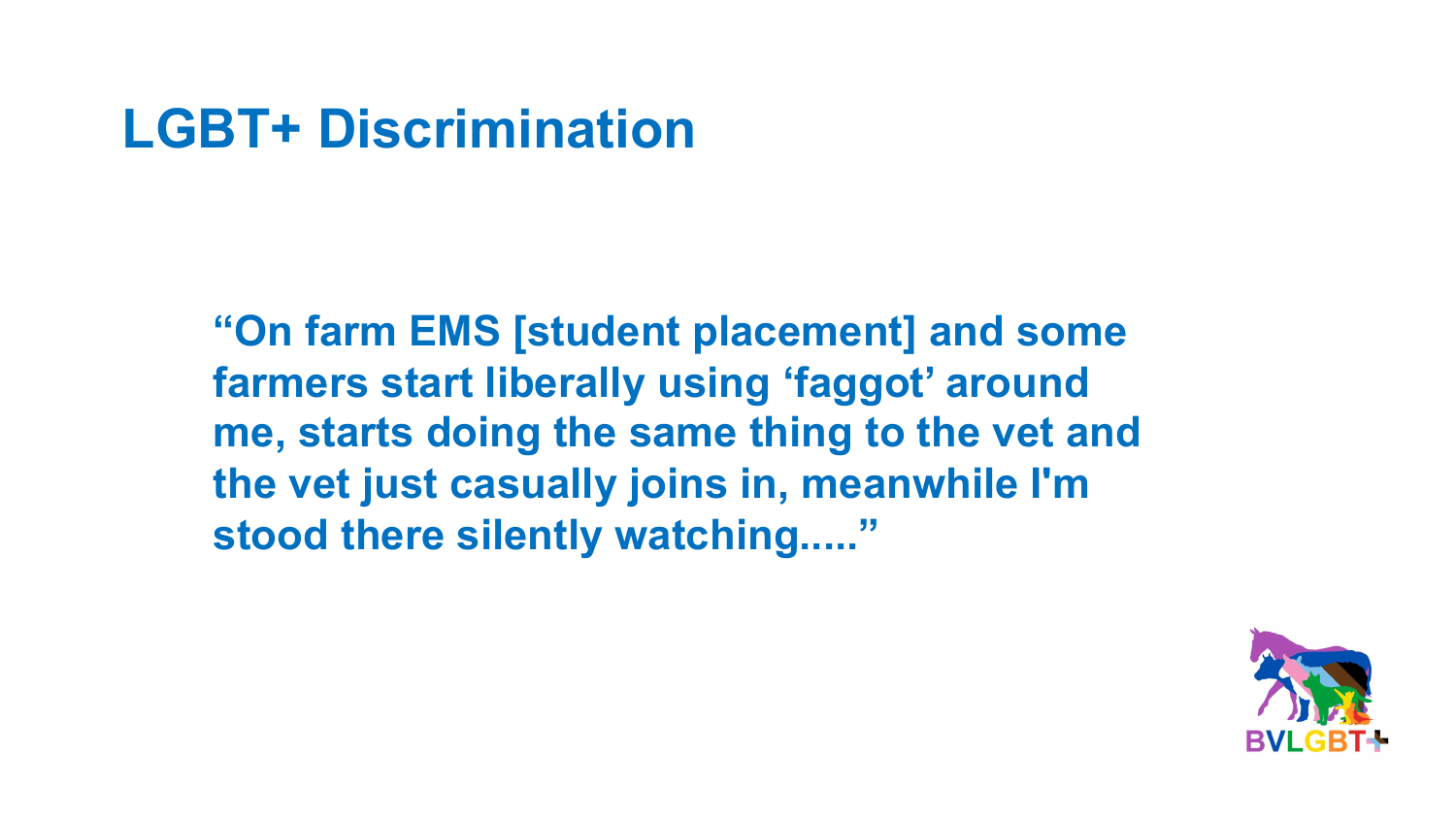## **Aims of BVLGBT+**

- **Build a community of LGBT+ vets and vet nurses**
- **Provide support to individuals**
- **Campaign and educate on LGBT+ rights**

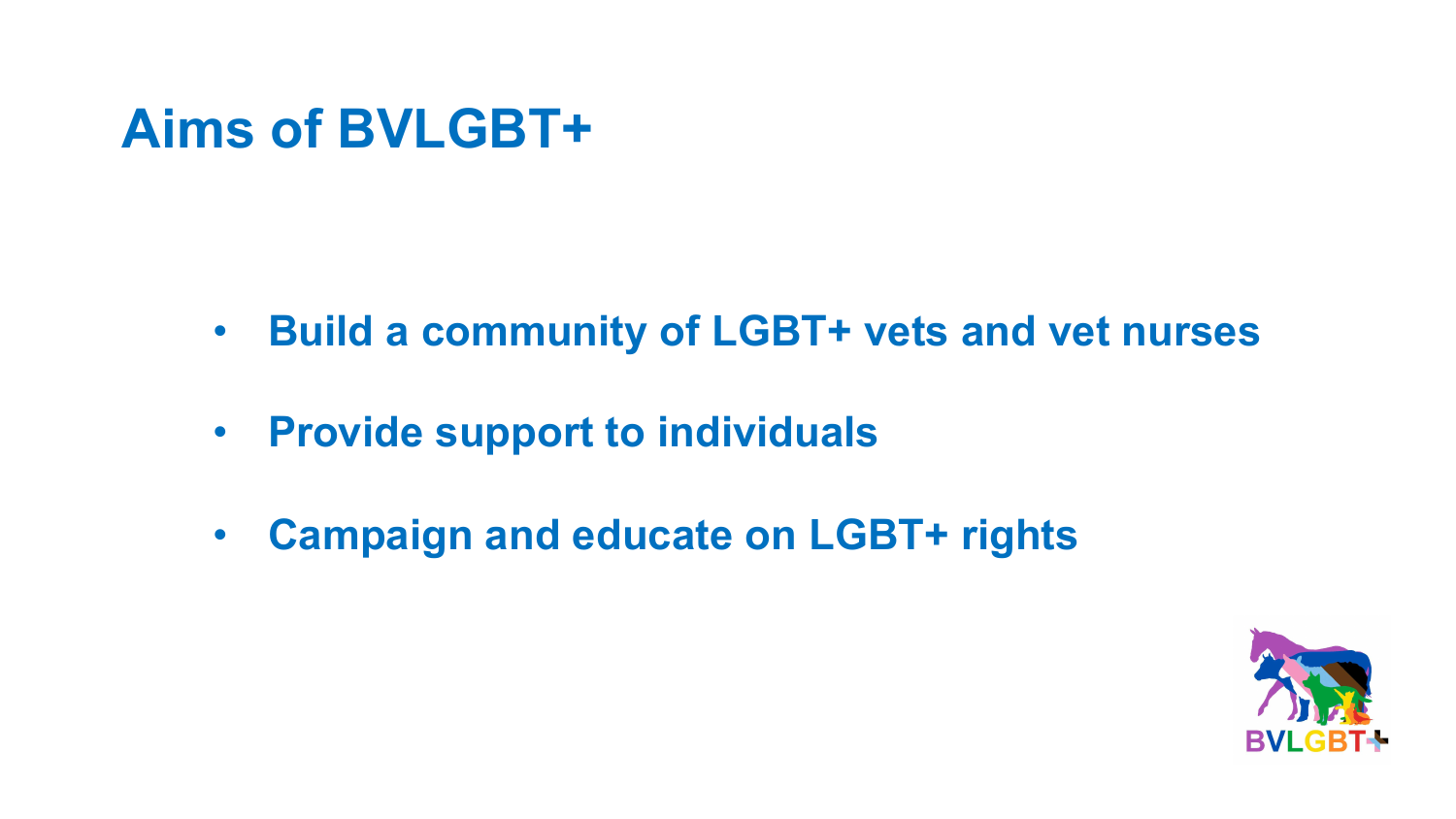# **BVLGBT+ Membership and Finance**

- **Open to LGBT+ members of the professions and their allies**
- **Corporate sponsorship**
- **Membership is free**

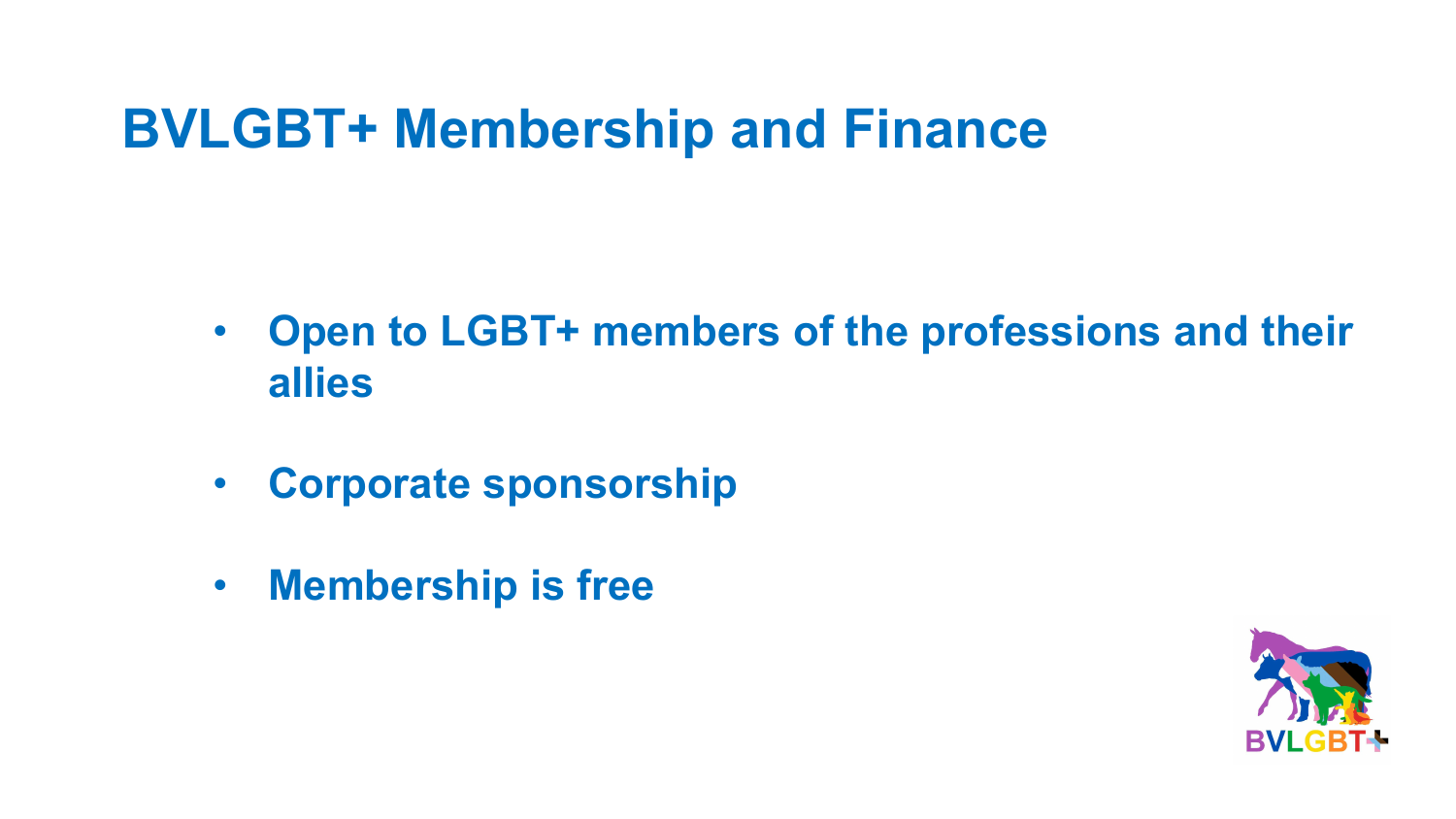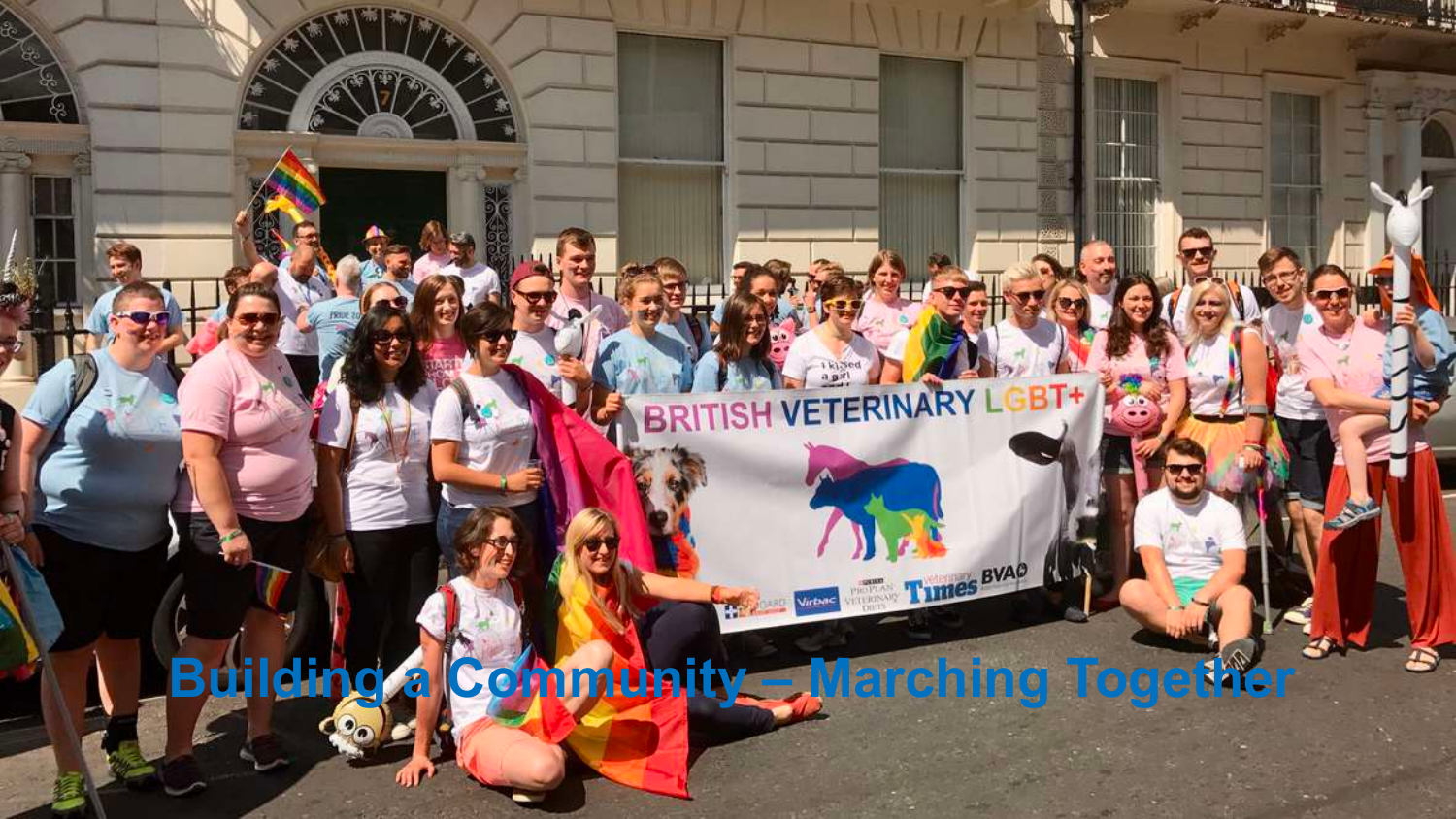**Building a Community – Members' Weekend**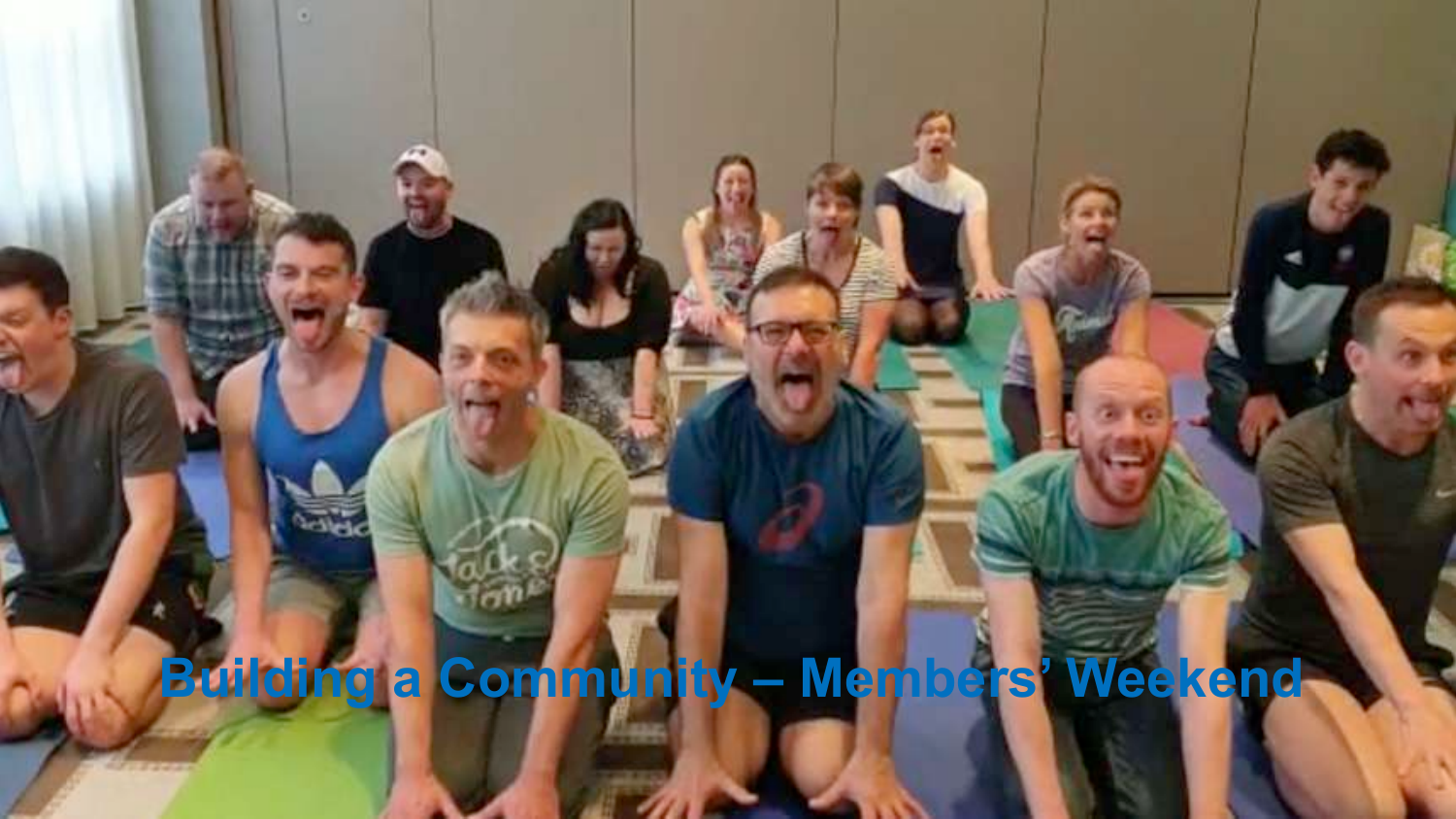





and bay in the city cow

Nothing like the level

. . .

 $\triangledown$ 

### Oh hey alpaca

# **Building a Community – Social Media**

Reply to britishvetigbt...

 $\overline{\triangledown}$ 

Reply to britishvetigbt...

Reply to britishvetigbt...

 $\triangledown$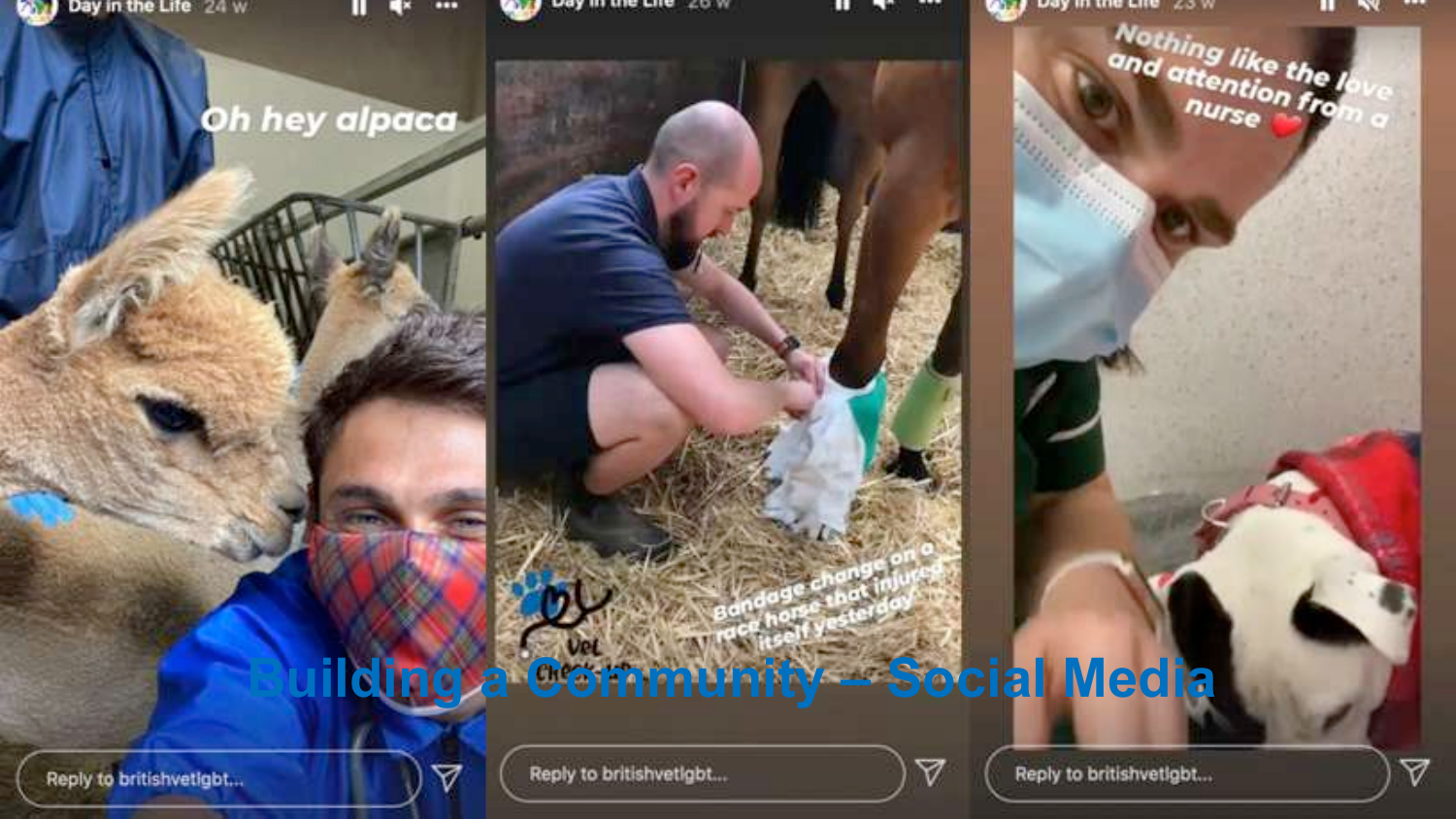# **Building a Community – Student Groups**

**ENSODOARD** Virtuae

**ERITISH VETERINARY LGBT+** 

Time Ryae

**TRA**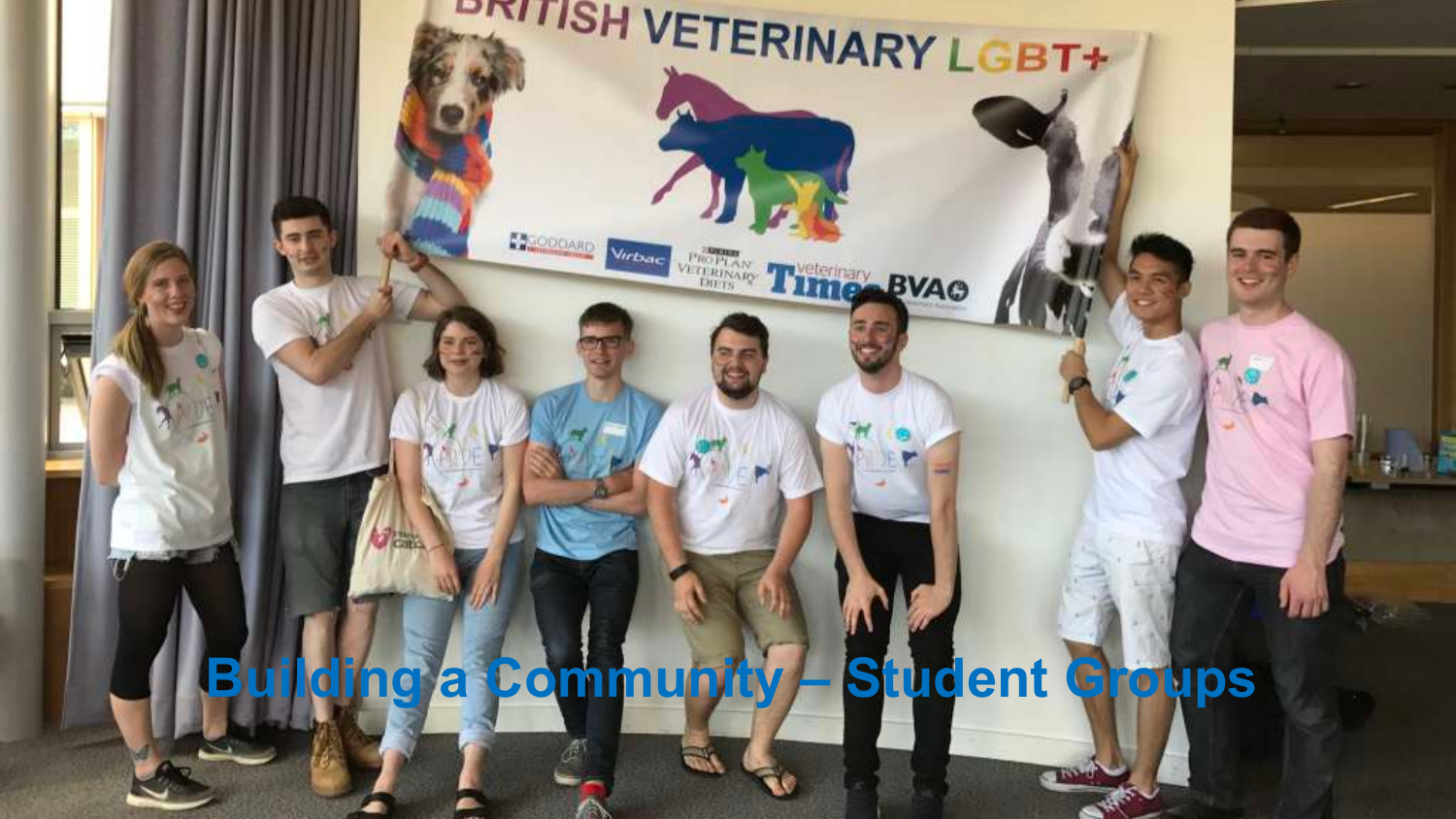**Building a Community…**

- **Socials at Veterinary Congresses**
- **Online Events – including Eurovision!**

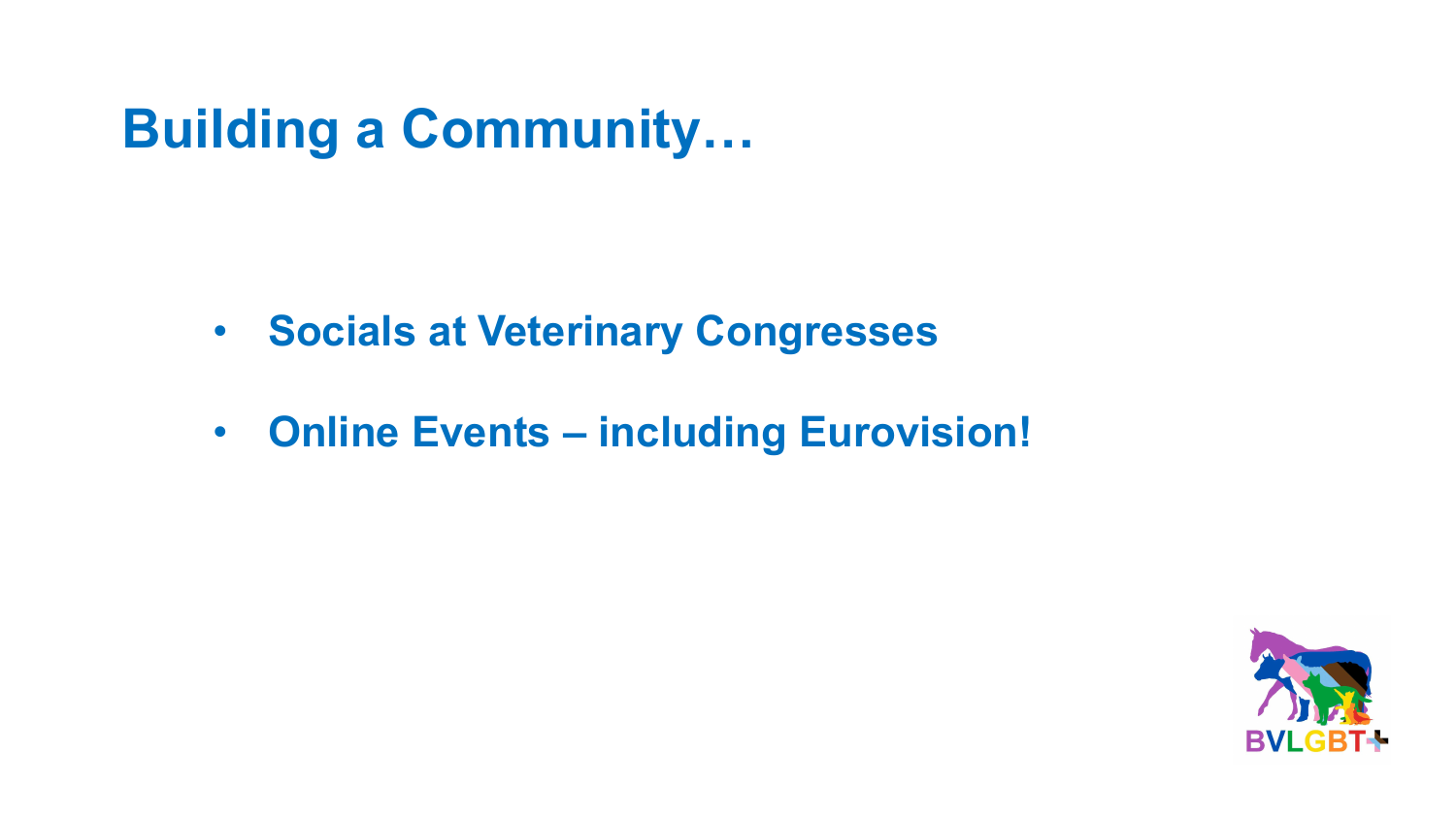# **Supporting Individuals**

- **Wellbeing training, yoga, workshops on discrimination**
- **COVID online drop in sessions, quizzes, Pride**
- **Student Travel Grants for Pride and Members' Day**

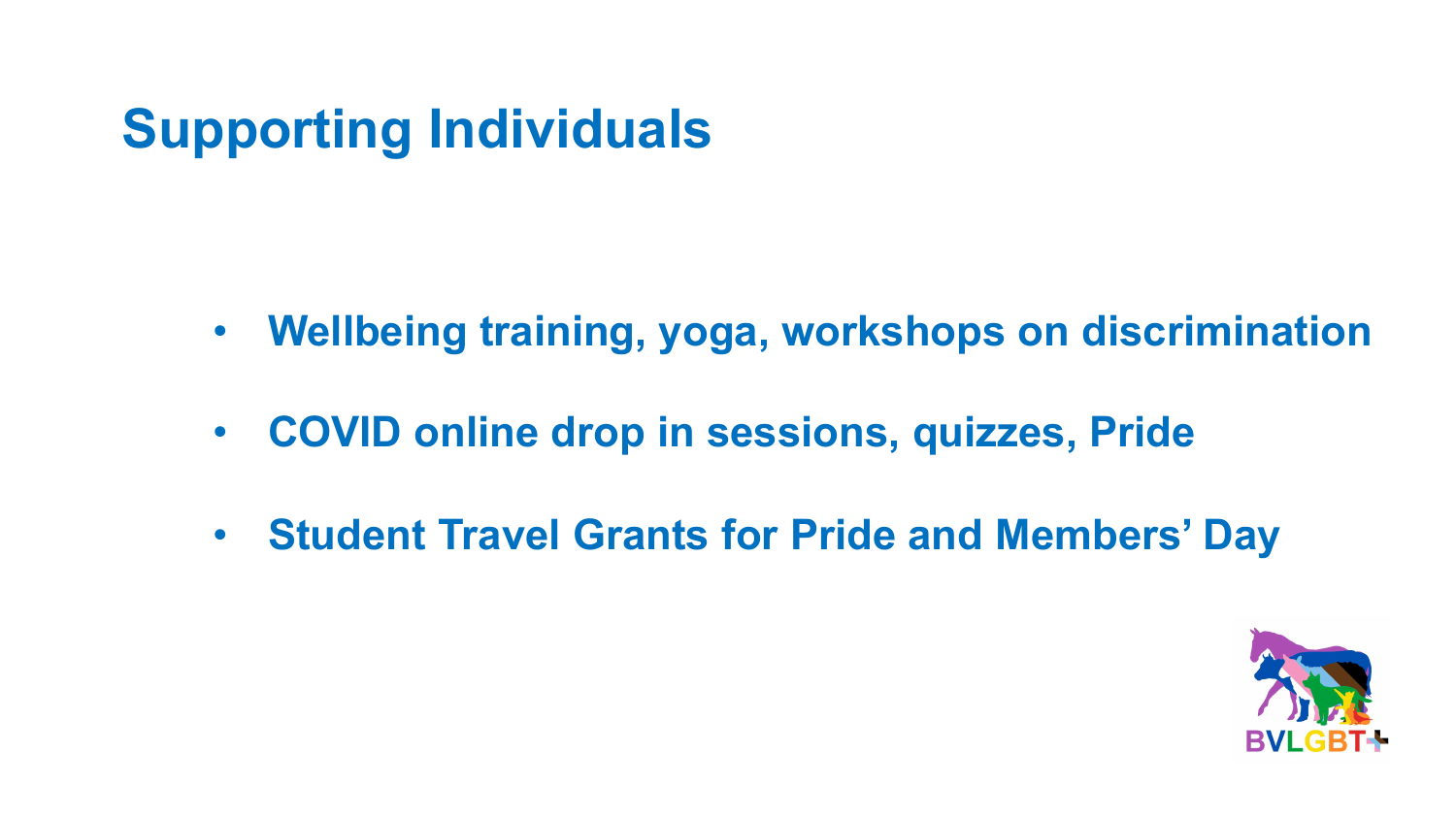# **Supporting Individuals - Friendship**

**ATTA VETERINAL** 

CROSS<br>HERE

G

冒

**BVLGBT+** 

**ESSERIAGED BOOM**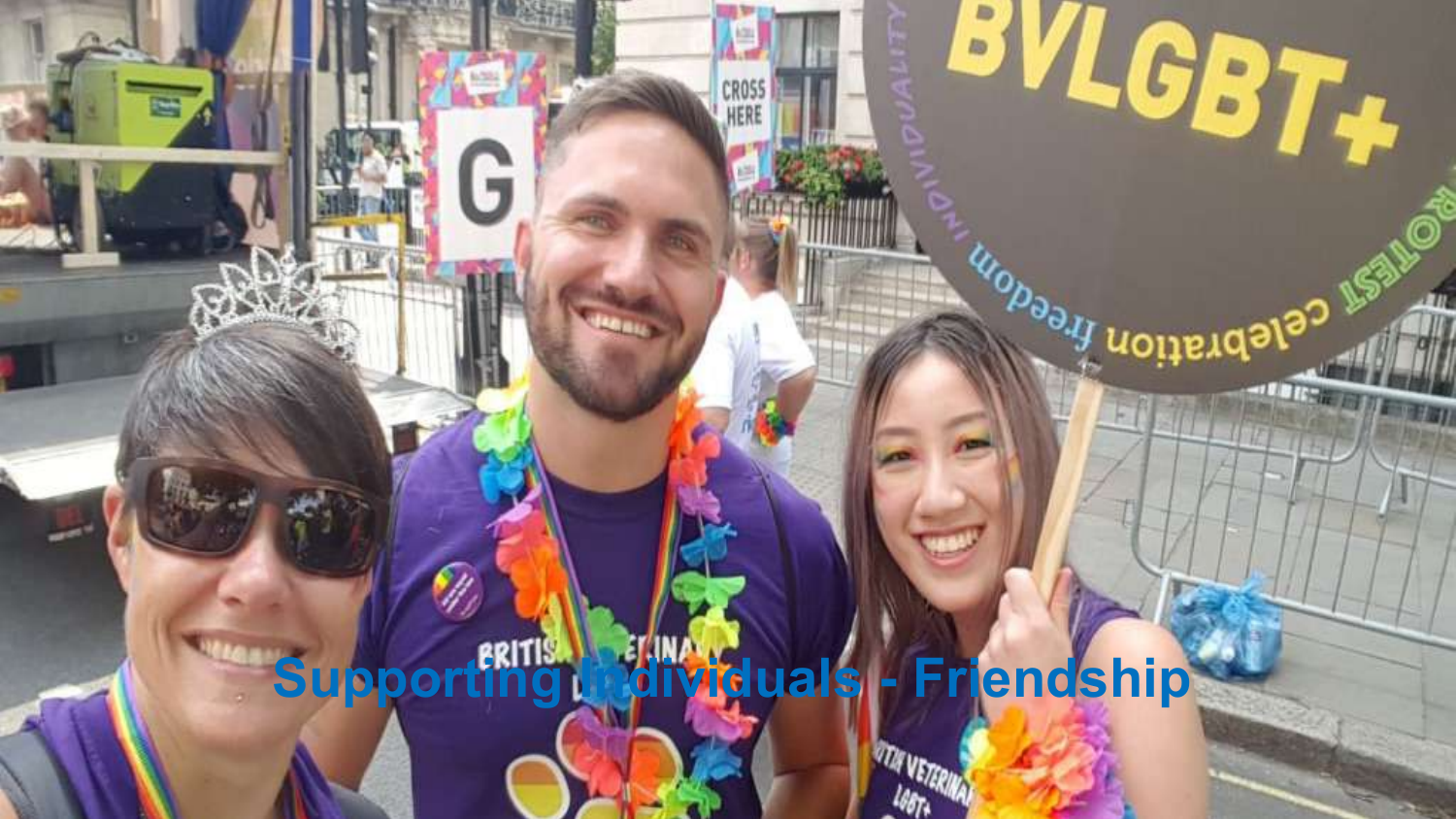# **BVNA President**

"Don't get overwhelmed by peoples opinions of you; do not change yourself to suit others. As long as you live your life with integrity and are true to yourself you should be proud."

**HISTORY MONTH People who discriminate** lack understanding. Don't allow this lack of understanding to



**LGBT** 

LESBIAN GAY BISEXUAL TRANS







Dr Vim Kumaratunga BVSc CertVOphthal MRCVS **(RCVS Advanced Practitioner** in Veterinary Ophthalmology), ECVO Resident, University of Bristol - He/Him





fried to mentor others that

your gender, sexuality, the



Be proud of who you are and hold your head high while achieving make you feel bad<br>about y**Educating – Vet LGBT+ Role Model Campaign** 

RVAG

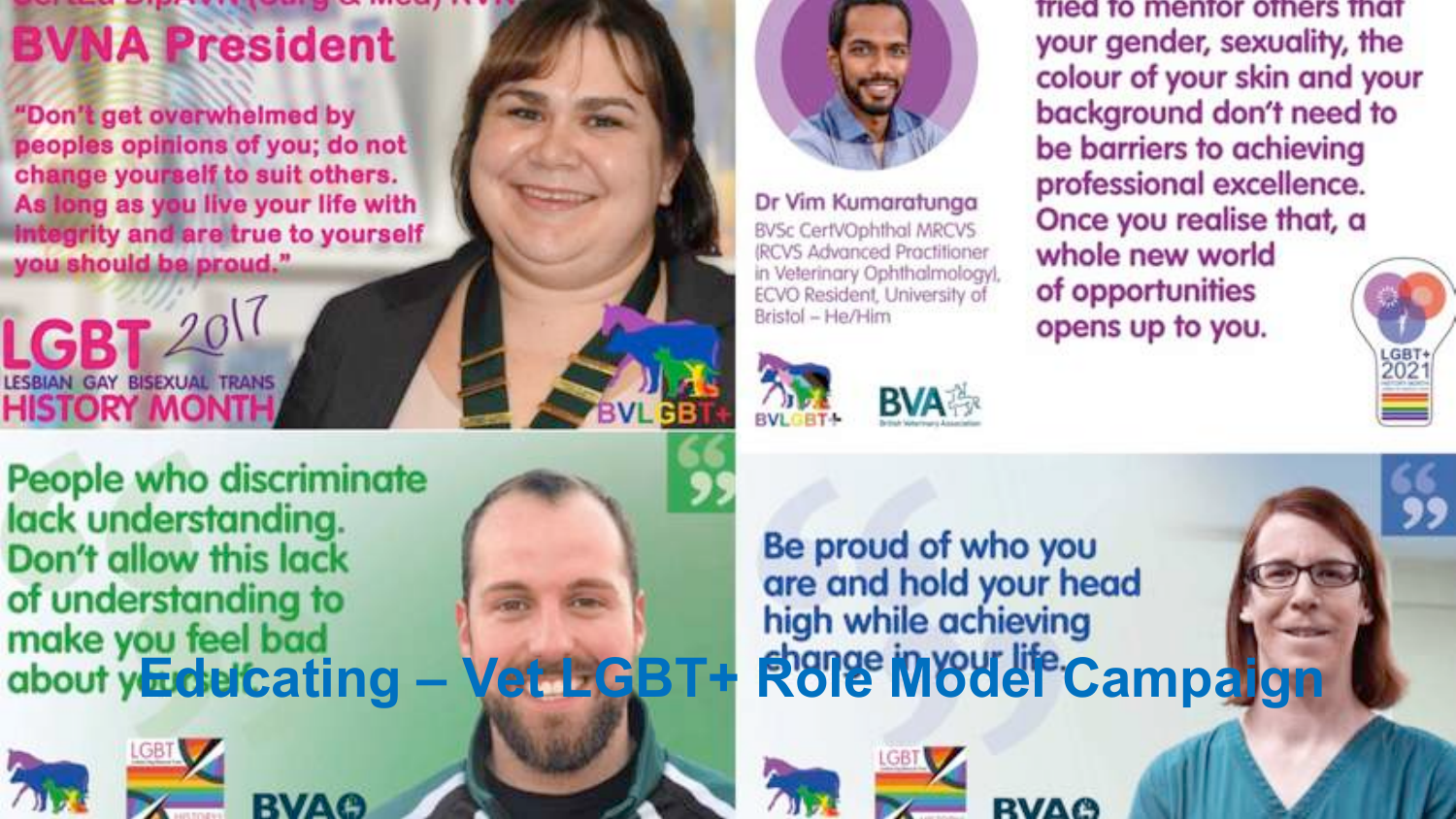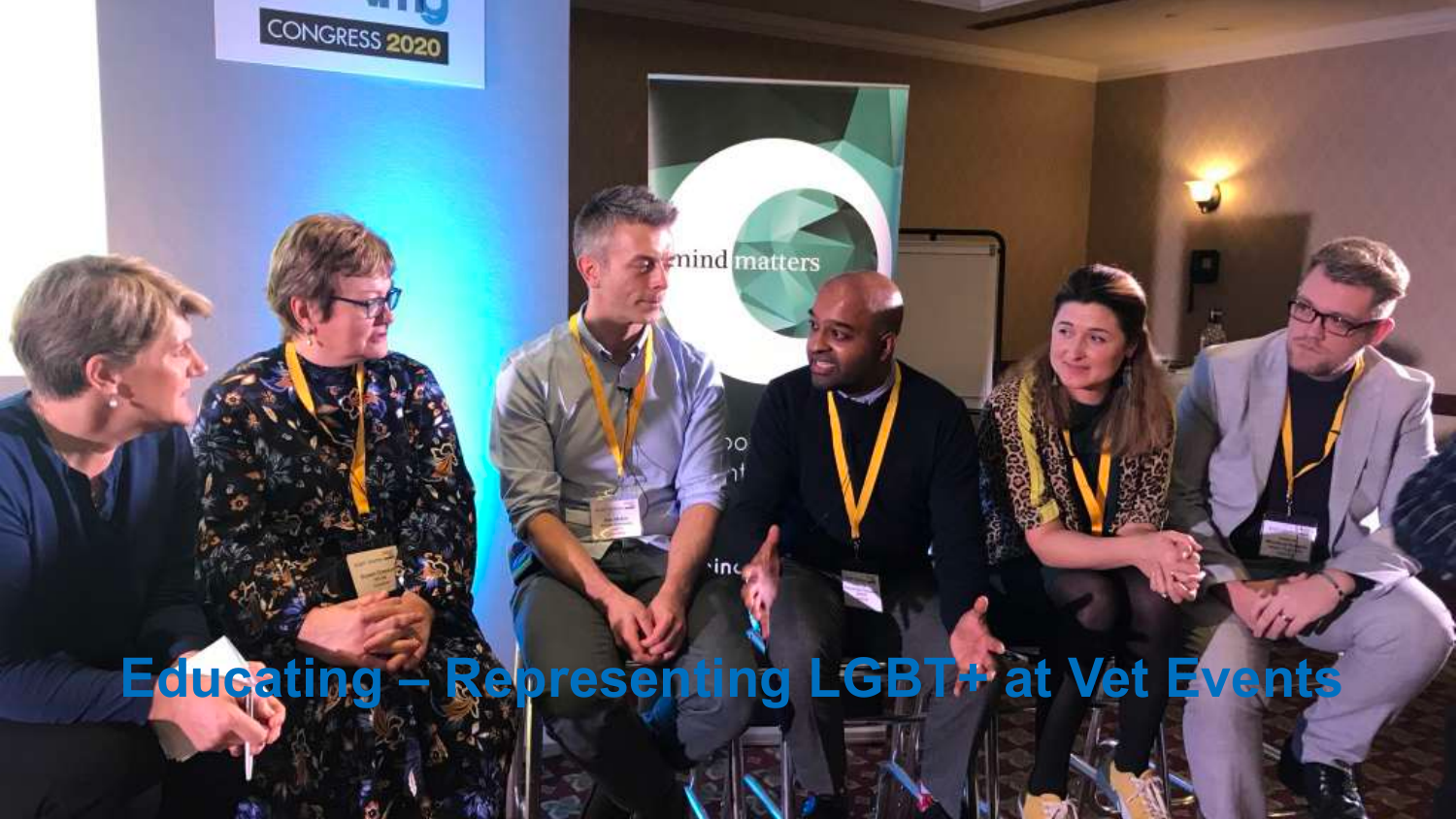# **Campaigning and Educating…**

- **Working with professional bodies: RVCS, BVA, SPVS**
- **Working with nurse educators**
- **Educating our members: trans history, wider D and I**

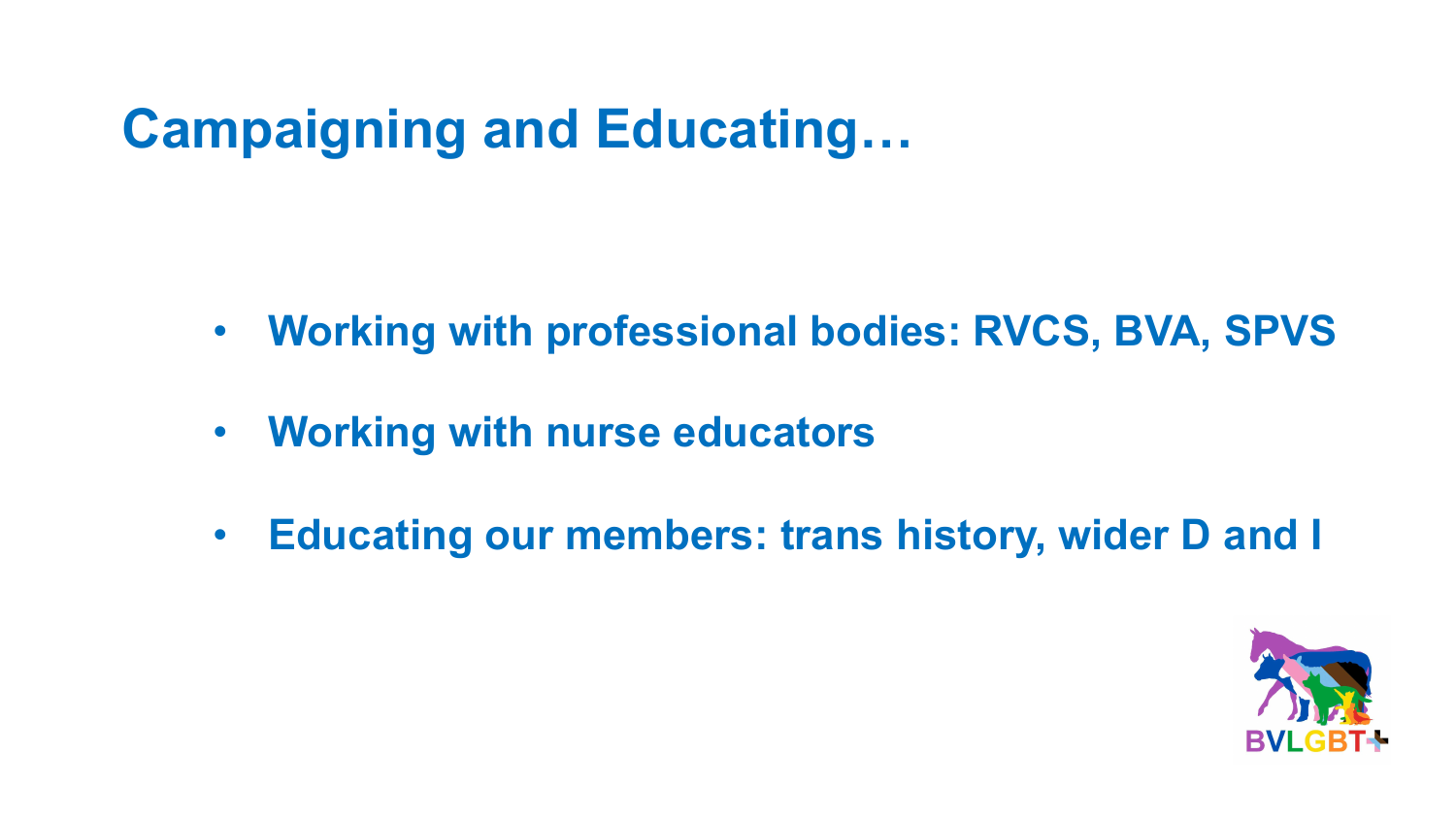





### **British Veterinary Chronic Illness Support**

# **Joint Response to The Raptured Spleen Microaggression Post**

We were deeply disappointed to see that the veterinary "satire" group The Raptured Spleen chose to post a wholly unsupportive response to the launch of BVA Microaggressions awareness campaign.

Recent research has shown that one in six vets surveyed have experienced discrimination in their workplace. Those who are subject to discrimination, including microaggressions, experience a significant negative effect on their mental health as a result, as well as the practical effects of the discrimination.

Instrumenting – Working with our Allies<br>Ironically, this post is itself example of a microaggression. Many people who saw it simply saw a post referencing stereotypical chihuahua behaviour, but for those in affected groups, the implication was clear: your experiences are worth mocking.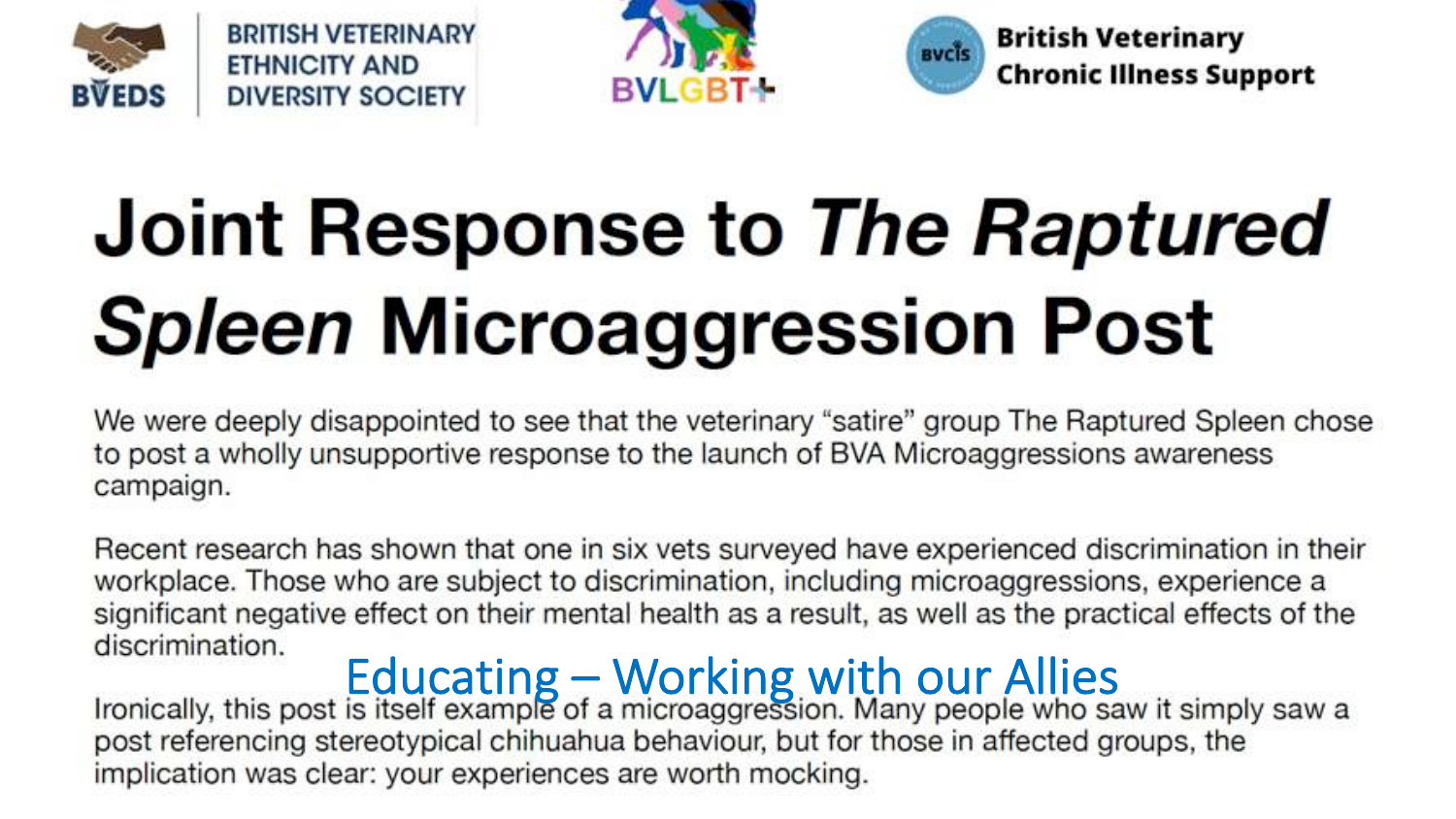# **Success as an LGBT+ Group - Diversity**

- **LGBT+ groups are themselves diverse**
- **Leadership should represent this diversity**
- **Recognise relative privilege of some members**

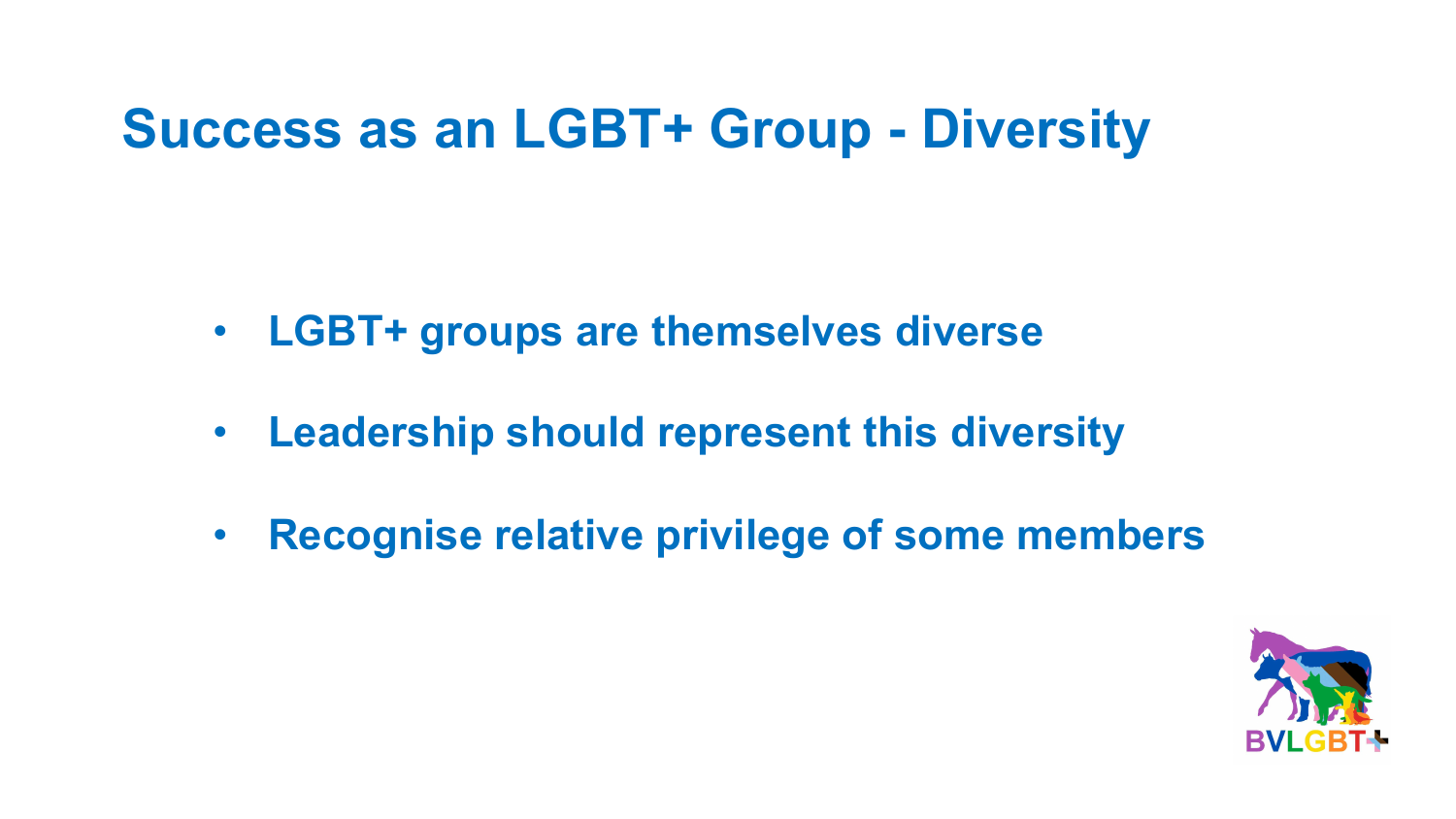# **Success as an LGBT+ Group**

- **Focus on the most marginalised within our community**
- **Work with allies: BVEDS and BCVIS**
- **Support from the leaders of the profession**

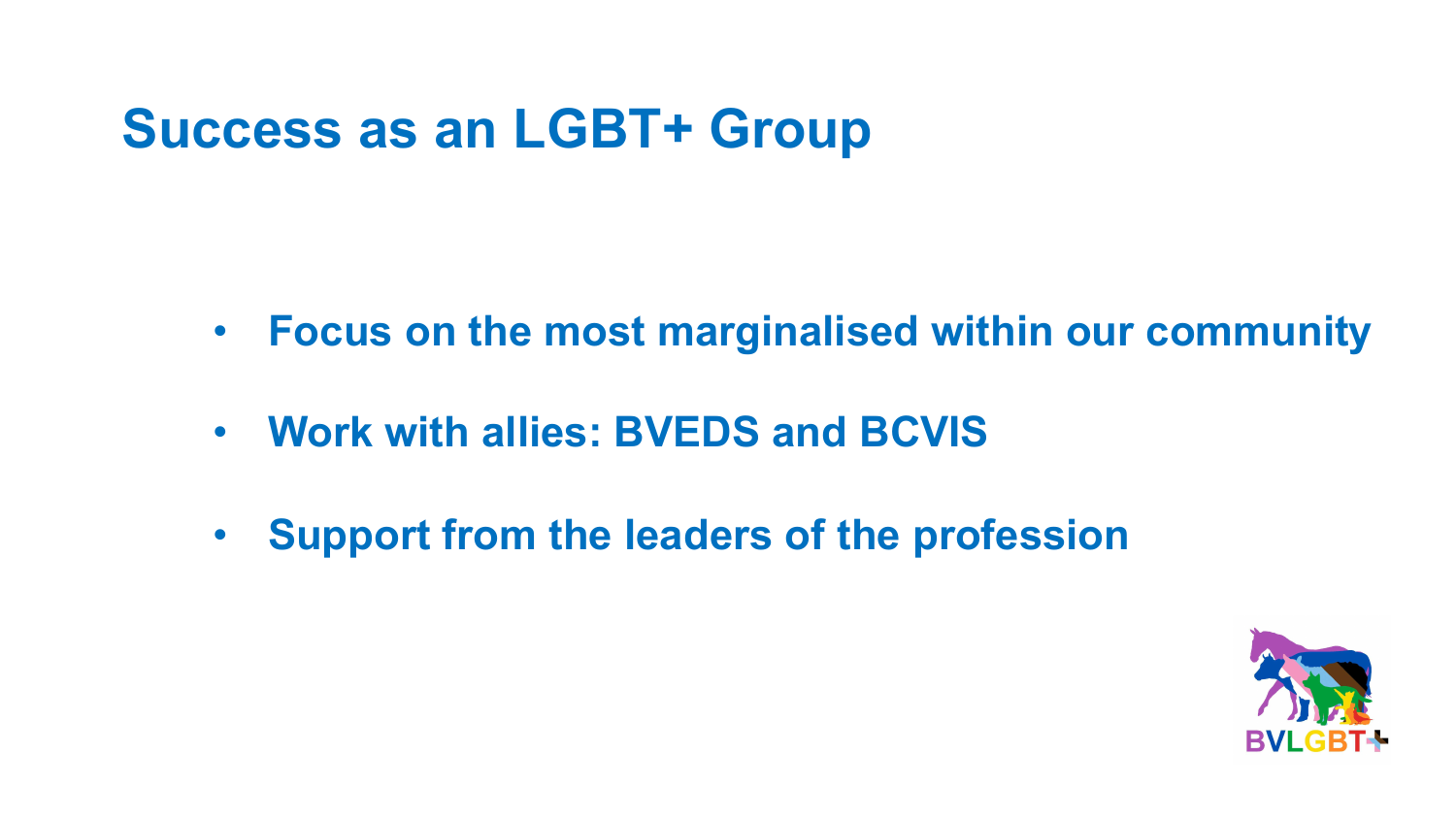# **Challenges for BVLGBT+**

- **Voluntary organisations struggle to maintain momentum**
- **Over ambition**
- **Reaching out to students**
- **Reaching out to vet nurses**

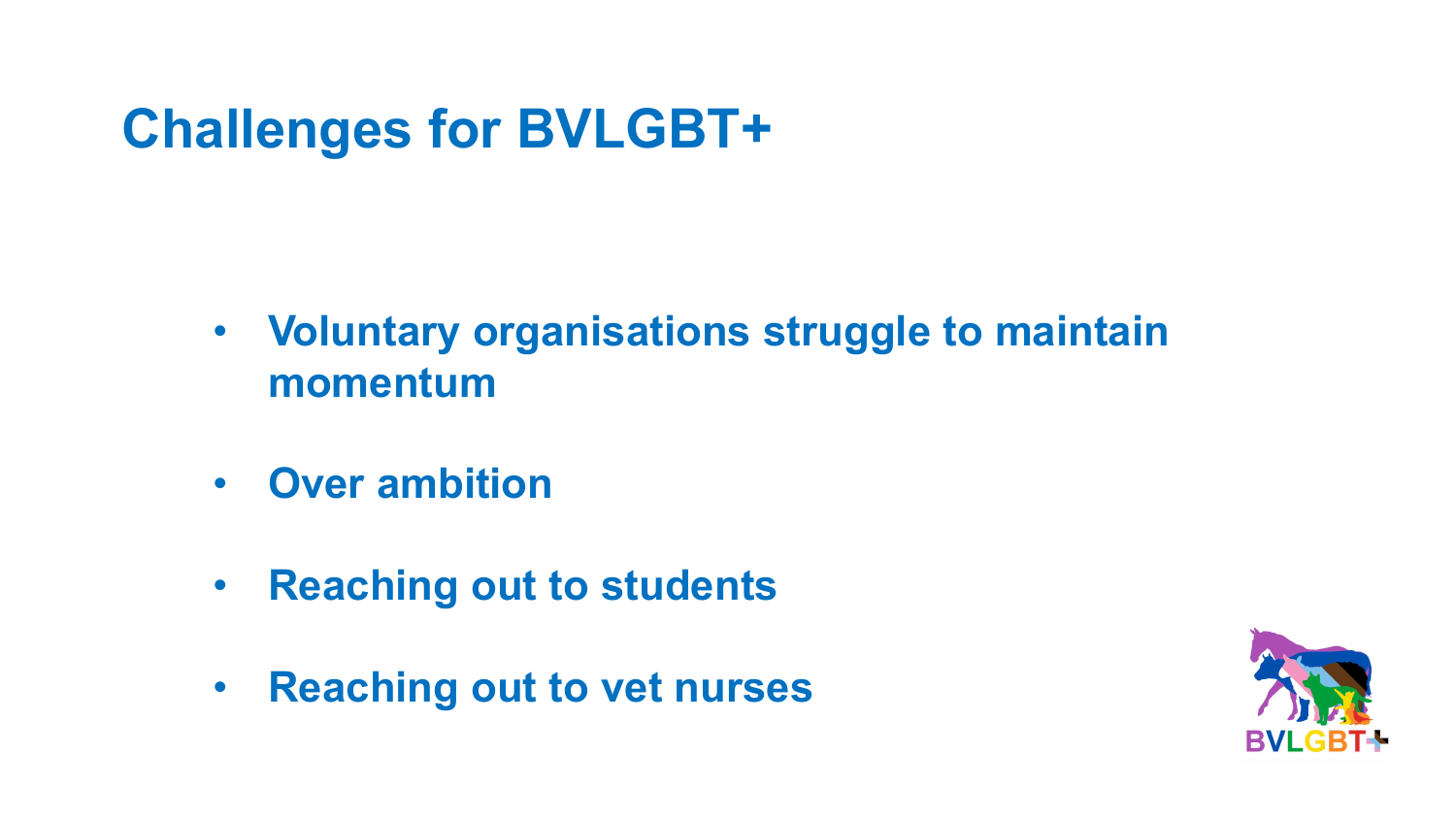# **Challenges for BVLGBT+**

- **Online abuse – how do we respond?**
- **Push back from within the profession**

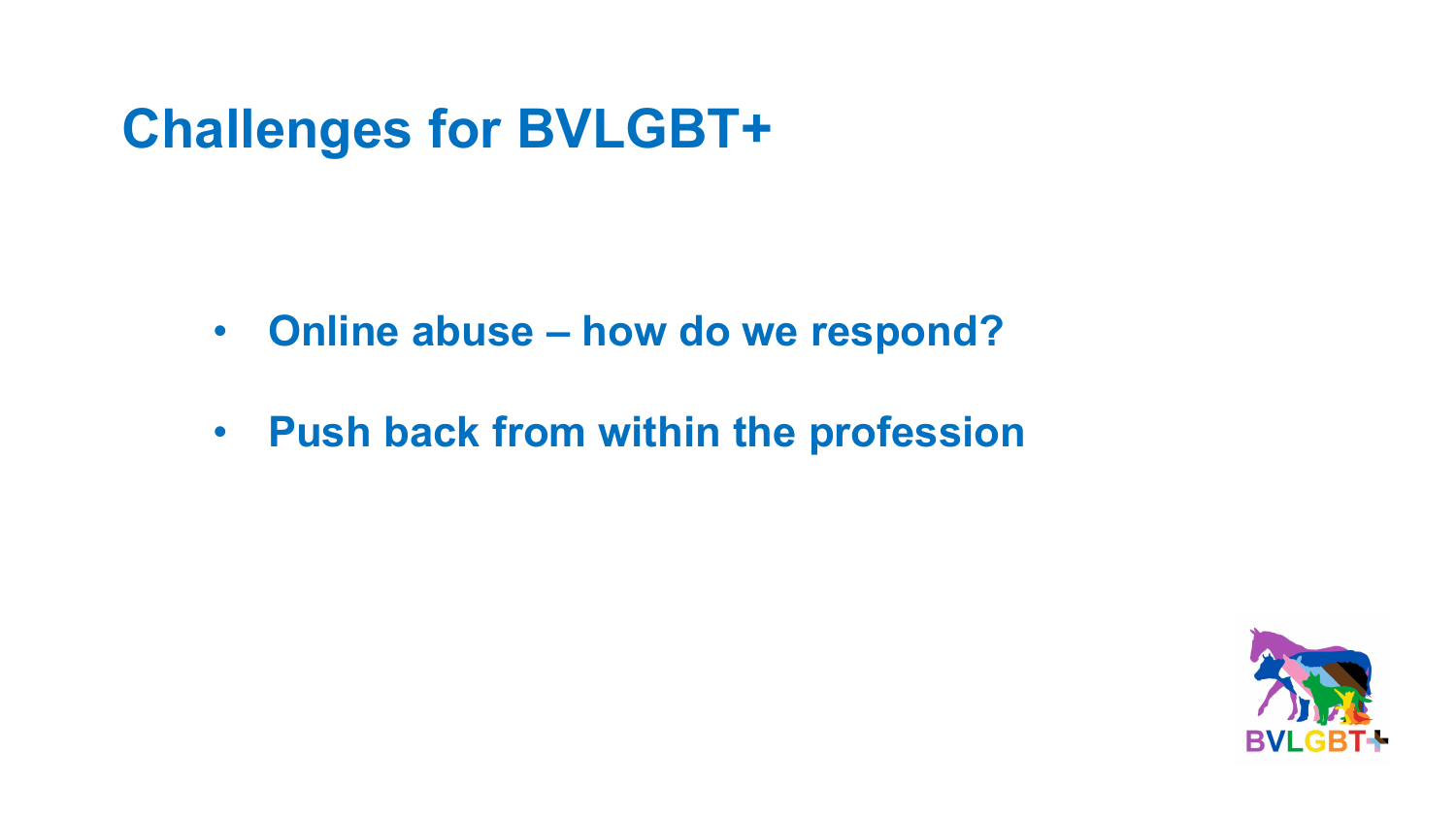## **What's the outcome for LGBT+ Vets and VNs?**

- **Friendship and new support networks**
- **Role models for our professional and personal lives**
- **A sense of belonging to the profession**

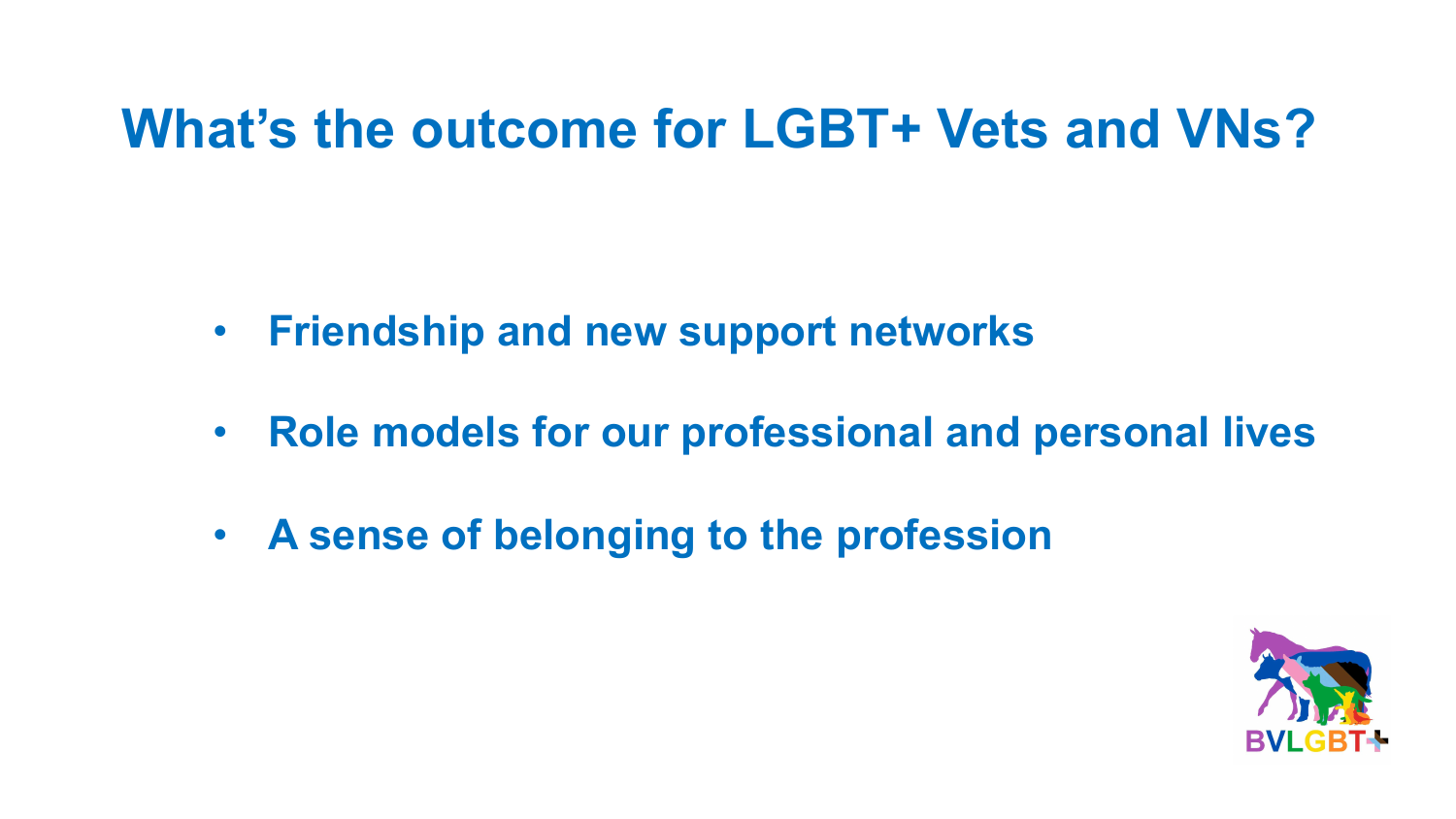

**Outcome - fun!**

GODDARD

v,